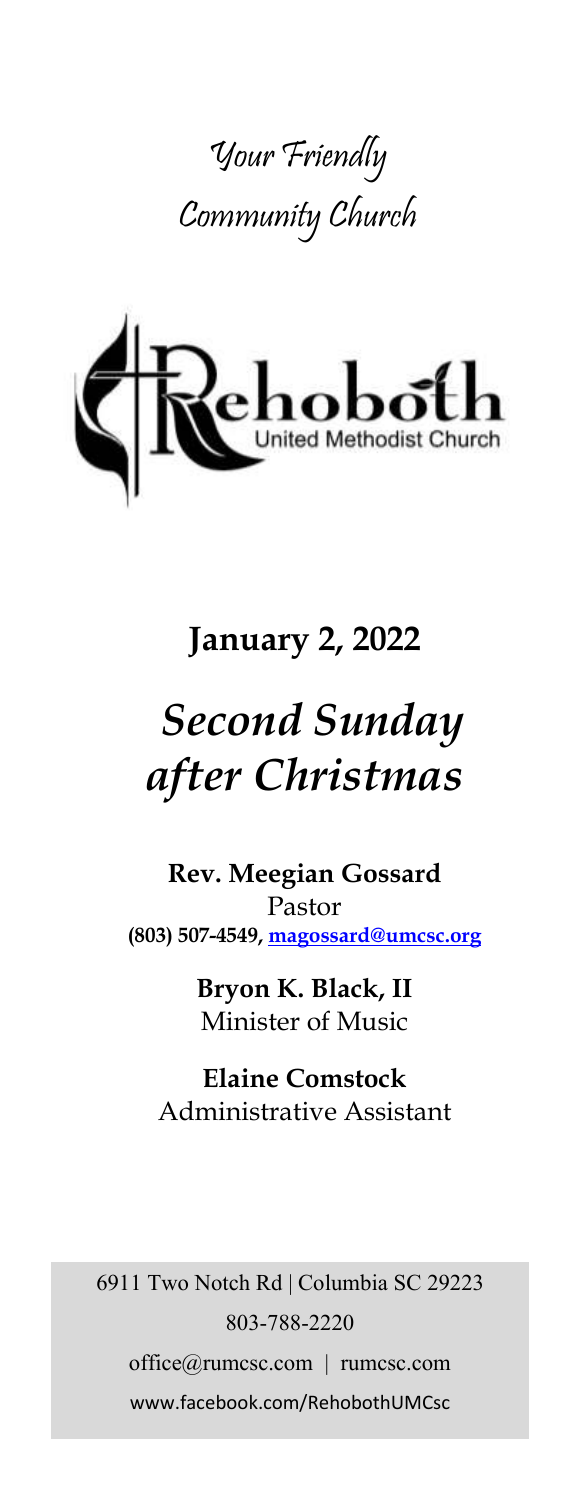#### **ORDER OF WORSHIP**

#### **PRELUDE** "In Christ Alone"

#### **WELCOME**

 **& ANNOUNCEMENTS** Sherry Smoak

#### **\*CALL TO WORSHIP:**

Leader: The Word became flesh and lived among us **People: And we have seen his glory.** Leader: The true light that enlightens everyone has come into the world. **People: Glory to God who has blessed us in** 

**Christ.**

**All: Glory to God forever.**

#### **\*HYMN #101**

"From All That Dwell Below the Skies"

#### **PRAYER OF THE DAY:**

**God of glory, your Word made a home with us so that we might be at home with you. Gather your children from the farthest places in the world and lead us to that home where the human race can become the human family, through Jesus Christ and in the Spirit, one God now and forever. Amen.**

| <b>CHILDREN'S MOMENT</b>                                     |                     | Diane Horn      |
|--------------------------------------------------------------|---------------------|-----------------|
| <b>OLD TESTAMENT READING:</b><br>Jeremiah 31:7-14            |                     | OT #690         |
| PASTORAL PRAYER                                              |                     |                 |
| <b>OFFERING</b>                                              |                     |                 |
| <b>OFFERTORY ANTHEM</b>                                      | "Here With Us" $\,$ | Bryon Black, II |
| *DOXOLOGY                                                    |                     | #95             |
| <i><b>*GOSPEL READING:</b></i>                               | John 1:1-18         | NT #86          |
| <b>SERMON:</b>                                               | "The Light of Home" |                 |
| <b>HOLY COMMUNION</b>                                        |                     | #12             |
| *HYMN OF INVITATION<br>"Christ, Whose Glory Fills the Skies" |                     | #173            |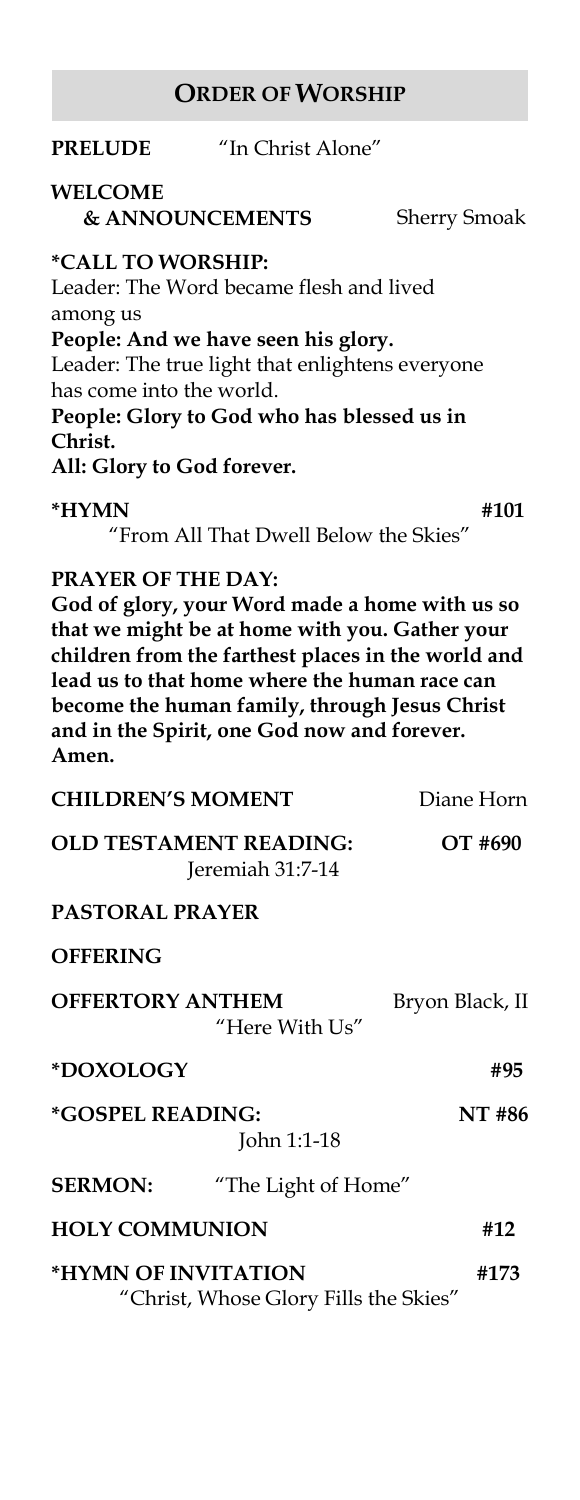#### **INVITATION TO CHRISTIAN DISCIPLESHIP**

The altar is open for prayer. If you would like the pastor to pray with you, please so indicate. The doors of our church are open if anyone wants to join by profession of faith or by transfer.

#### **\*BENEDICTION**

#### AMEN RESPONSE #898

#### **POSTLUDE** "Lord, I Life Your Name on High"

*\*Please stand as you are able.*

#### **WELCOME GUESTS**

We welcome you to our first worship service of 2022. If you are visiting, please complete a visitor's card located in your pew and place it in the offering plate.